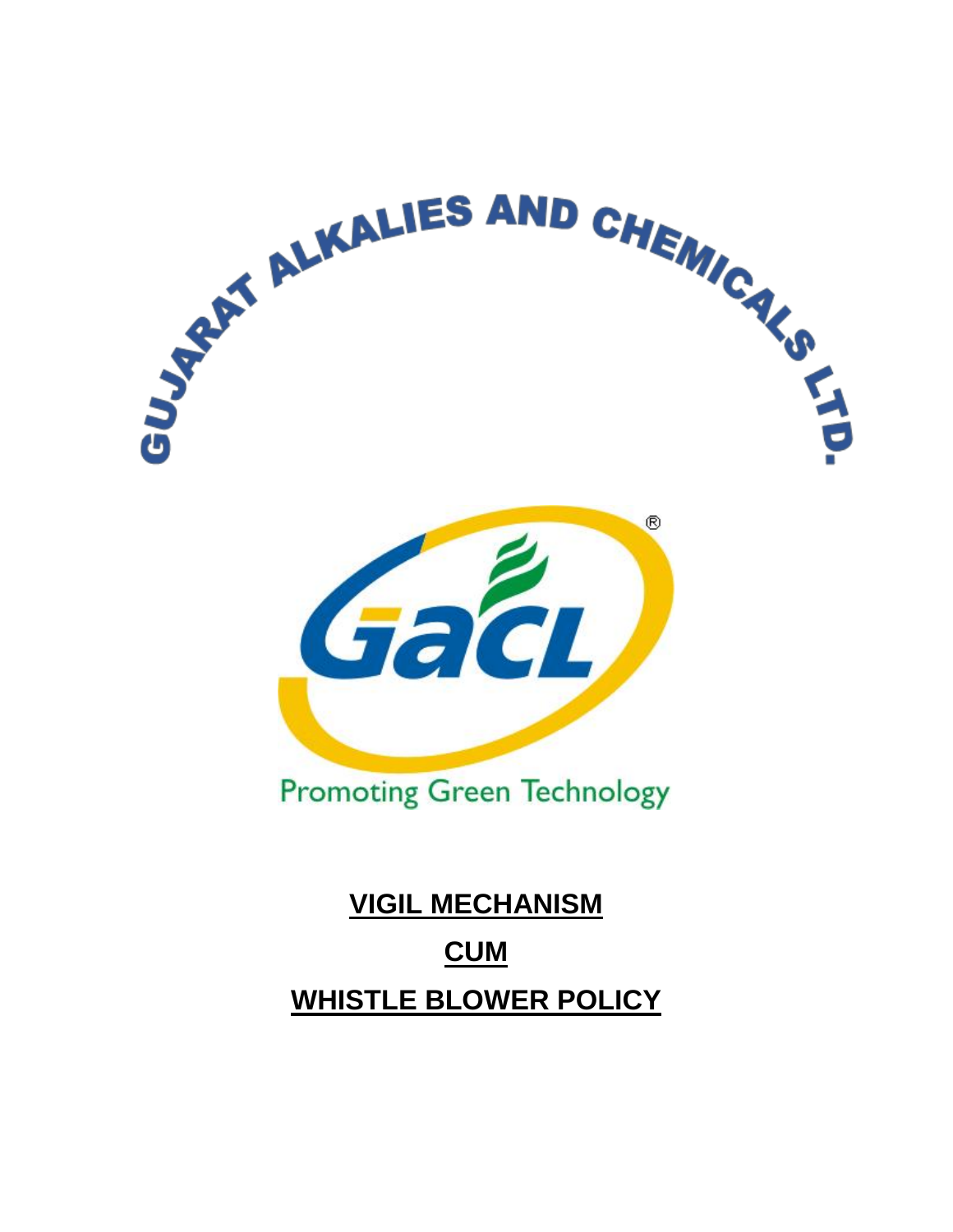

## **VIGIL MECHANISM CUM WHISTLE BLOWER POLICY**

#### I. **PREAMBLE**

This policy is formulated to provide opportunity to Director(s) and employee(s) to access in good faith to report genuine concerns to the Audit Committee (including Chairperson of Audit Committee in appropriate or exceptional cases) in case they observe unethical and improper practices or any other wrongful conduct in the Company by any person and to prohibit managerial personnel or any other employee/ group of employees from taking any adverse personnel action against those Director(s) / employee(s) as per the requirement of Section 177 of the Companies Act, 2013 and Regulation 22 of the SEBI (Listing Obligations and Disclosure Requirements) Regulations, 2015.

### II. **APPLICABILITY**

This policy applies to all Directors and employees of the Company.

#### III. **POLICY**

No adverse action shall be taken or recommended against the Director and no Adverse Personnel Action shall be taken or recommended against an employee in retaliation to his disclosure in good faith of any unethical and improper practices or alleged wrongful conduct. This policy protects such Directors from unfair removal or such employees from unfair termination and unfair prejudicial employment practices.

This Policy provides adequate safeguards against victimization of Directors /employees, who avail of this Vigil Mechanism.

However, this policy does not protect Director or an employee from an adverse action which occurs independent of his disclosure of unethical and improper practice or alleged wrongful conduct, poor job performance, any other disciplinary action, etc. unrelated to a disclosure made pursuant to this policy.

#### IV. **DEFINITIONS**

#### 1. **Adverse Personnel Action**

An employment-related act or decision or a failure to take appropriate action by managerial personnel which may affect the employee's employment, including but not limited to compensation, increment, promotion, job location, job profile, immunities, leaves and training or other privileges.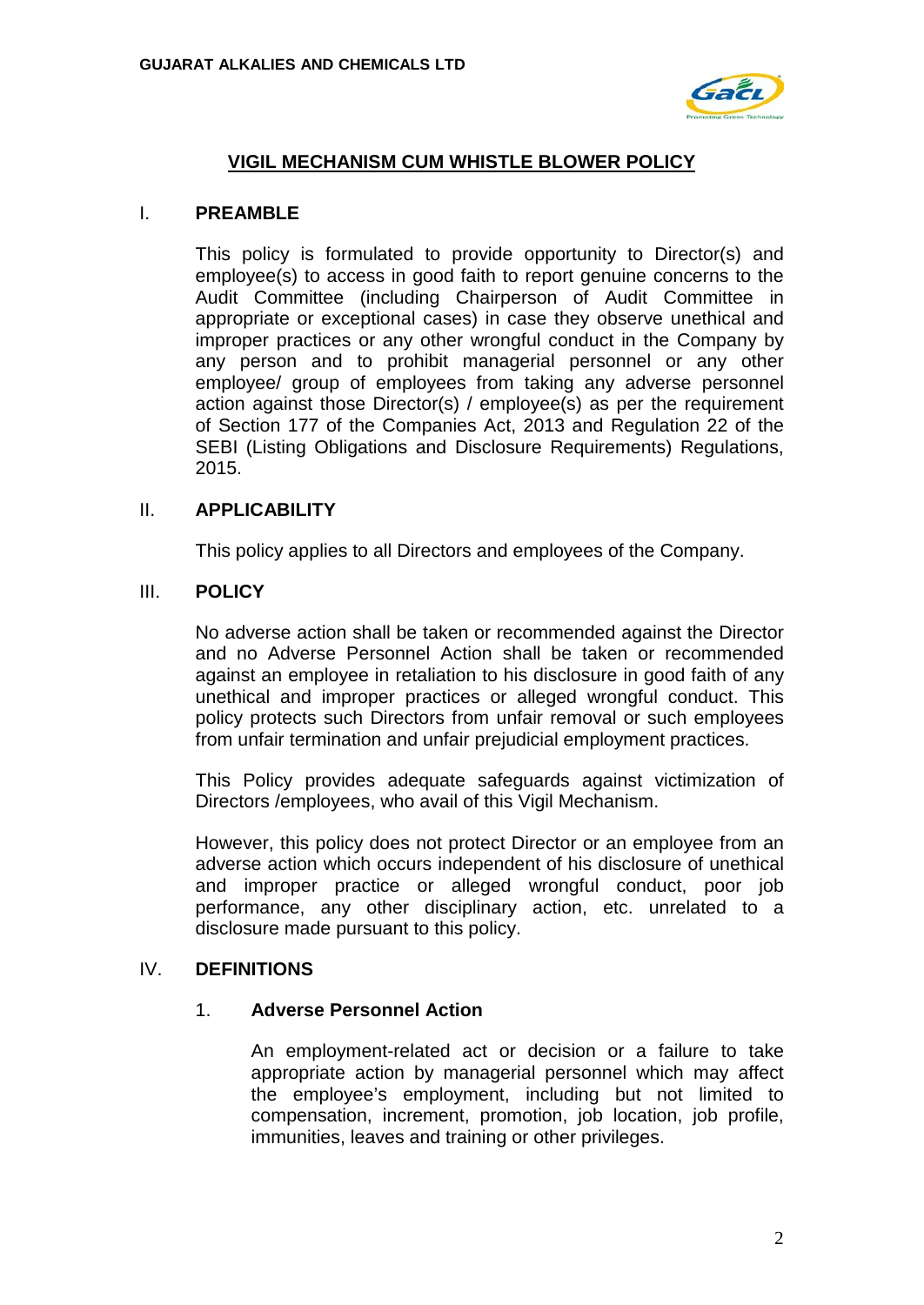

# 2. **Alleged Wrongful Conduct**

Alleged Wrongful Conduct shall mean violation of law, infringement of Company's Code of Conduct or ethic policies, mismanagement, misappropriation of monies, actual or suspected fraud, substantial and specific danger to public health and safety or abuse of authority.

## 3. **Audit Committee**

Audit Committee shall mean a Committee of Board of Directors of the Company, constituted in accordance with provisions of Section 177 of Companies Act, 2013 read with Regulation 18 of the SEBI (Listing Obligations and Disclosure Requirements) Regulations, 2015.

## 4. **Company**

Company means, "Gujarat Alkalies and Chemicals Limited."

## 5. **Compliance Officer**

Compliance Officer means, "Company Secretary" of the Company.

## 6. **Good Faith**

A Director or an employee shall be deemed to be communicating in 'good faith' if there is a reasonable basis for communication of unethical and improper practices or any other alleged wrongful conduct.

Good Faith shall be deemed lacking when the Director/ employee does not have personal knowledge of a factual basis for the communication or where the Director/ employee knew or reasonably should have known that the communication about the unethical and improper practices or alleged wrongful conduct is malicious, false or frivolous.

## 7. **Managerial Personnel**

Managerial Personnel shall include Directors, all Executives at the level of Manager and above, who has authority to make or materially influence significant personnel decisions/ actions.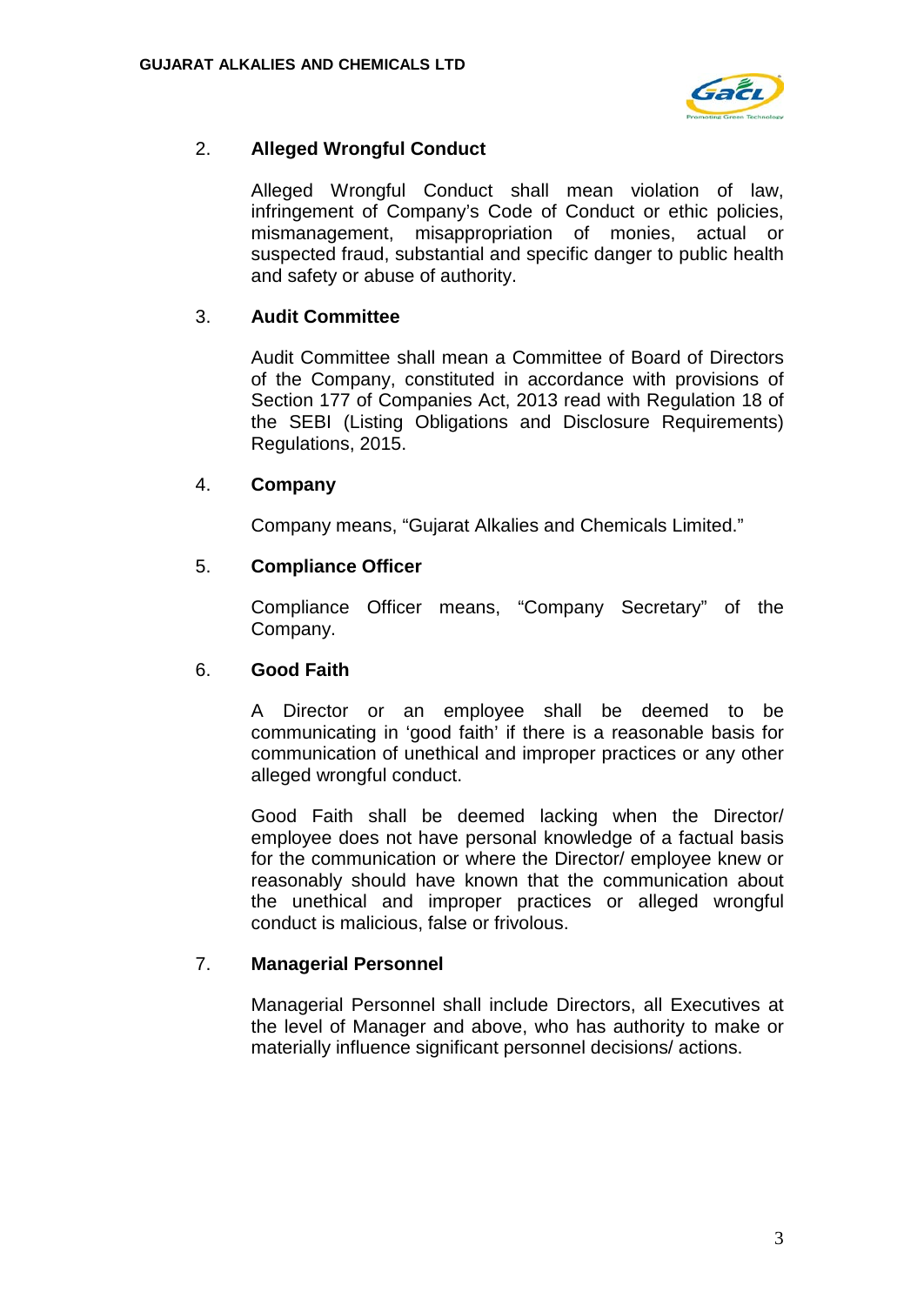

# 8. **Policy or This Policy**

Policy or This Policy means, "Vigil Mechanism cum Whistle Blower Policy."

# 9. **Unethical and Improper Practices**

Unethical and improper practices shall include –

- a) An act which does not conform to approved standard of social and professional behaviour;
- b) An act which leads to unethical business practices;
- c) Improper or unethical conduct;
- d) Breach of etiquette or morally offensive behaviour, etc.

## 10. **Whistle Blower**

A Director of the Company, who discloses in good faith any unethical & improper practices or alleged wrongful conduct to the Audit Committee in writing (including the Chairperson of Audit Committee in appropriate or exceptional cases).

An employee of the Company, who discloses in good faith any unethical & improper practices or alleged wrongful conduct to the Head of Department or in case it involves Managerial Personnel to the Managing Director and in exceptional cases to the Audit Committee in writing (including the Chairperson of Audit Committee in appropriate or exceptional cases).

# V. **INTERPRETATION**

Terms that have not been defined in this Policy shall have the same meaning assigned to them in the Companies Act, 2013, Companies (Meeting of Board) Rules, 2014 and/ or SEBI (Listing Obligations and Disclosure Requirements) Regulations, 2015 and/ or SEBI Act and/or any other SEBI Regulation(s) as amended from time to time.

## VI. **GUIDELINES**

## 1. **Internal Policy & Protection under Policy**

This Policy is an internal policy on disclosure by Director(s)/ employee(s) of any unethical and improper practices or wrongful conduct and access to the Head of Department or in case it involves Senior Managerial Personnel access to the Managing Director and in exceptional cases access to Audit Committee of Directors constituted by the Board.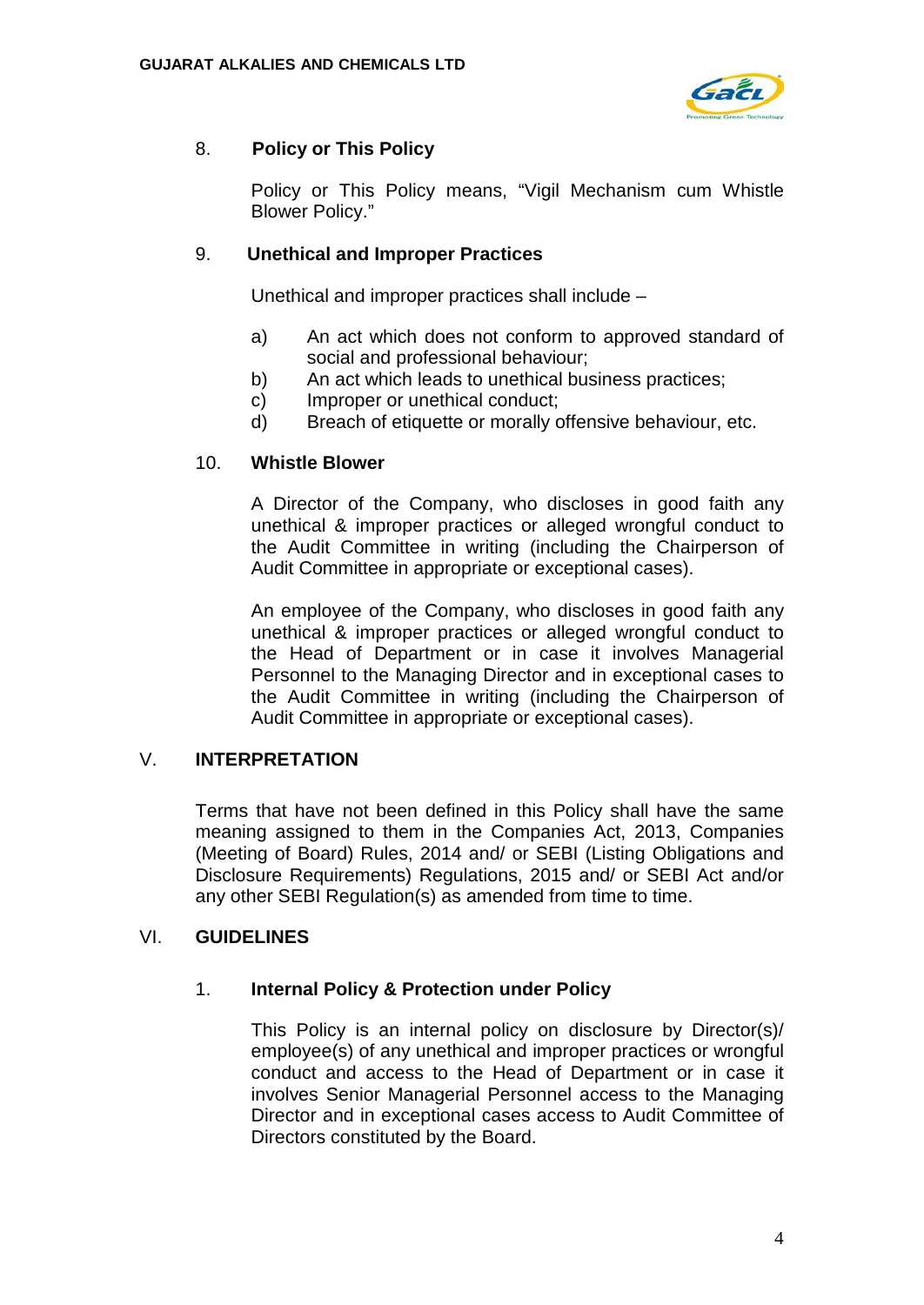

This Policy prohibits the Company to take any adverse action against Director(s) or any Adverse Personnel Action against its employee(s) for disclosing in good faith any unethical & improper practices or alleged wrongful conduct to the Head of Department or to the Managing Director or to the Audit Committee. Any Director against whom any adverse action has been taken due to his disclosure of information under this policy may approach the Board of Directors. Any employee against whom any Adverse Personnel Action has been taken due to his disclosure of information under this policy may approach the Audit Committee.

## 2. **False Allegation & Legitimate Employment Action**

In case of repeated frivolous complaints filed by a Director or an employee, the Audit Committee may take suitable action against the concerned Director or employee including reprimand.

An employee who knowingly makes false allegations of unethical & improper practices or alleged wrongful conduct to the Audit Committee shall be subject to disciplinary action, up to and including termination of employment, in accordance with Company rules, policies and procedures. Further, this policy may not be used as a defense by an employee against whom an adverse personnel action has been taken independent of any disclosure of information by him and for legitimate reasons or cause under Company rules and policies.

## 3. **Disclosure & Maintenance of Confidentiality**

A Director or an employee who observes or notices any unethical & improper practices or alleged wrongful conduct in the Company may report the same to the Head of Department or in case it involves Managerial Personnel to the Managing Director and in exceptional cases to Audit Committee by sending communication with the name of complainant in writing to the Chairperson of the Audit Committee either by physical document or by e-mail. Any oral or telephonic or anonymous complaints shall not be considered. The confidentiality of whistle blower shall be maintained to the greatest extent possible.

## 4. **Procedures**

Any Director who observes any unethical & improper practices or alleged wrongful conduct shall make a disclosure to the Audit Committee as soon as possible but not later than 45 consecutive calendar days after becoming aware of the same.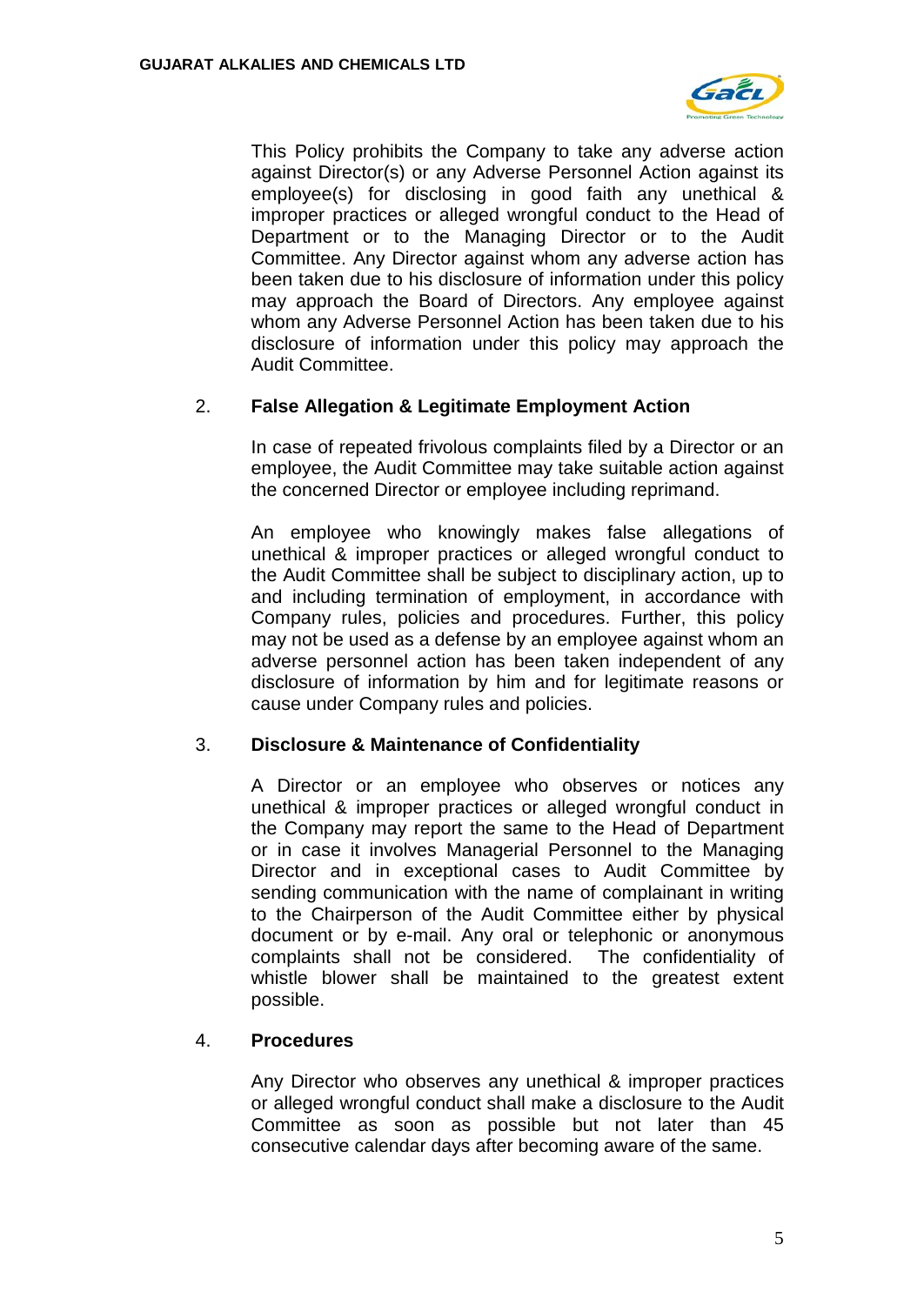

Any employee who observes any unethical & improper practices or alleged wrongful conduct shall make a disclosure to the Head of Department or in case it involves Managerial Personnel to the Managing Director and in exceptional cases to the Audit Committee as soon as possible but not later than 45 consecutive calendar days after becoming aware of the same.

The Departmental Head shall immediately forward Whistle Blower Report to the Managing Director of the Company. The Managing Director may inquire in respect of the Whistle Blower Report and after preliminary inquiry, if required, shall report the same to the Audit Committee.

Audit Committee shall appropriately and expeditiously investigate all whistle blower reports received. In this regard, Audit Committee, if the circumstances so suggest, may appoint a Senior Executive or a Committee of managerial personnel to investigate into the matter and prescribe the scope and time limit therefore.

Audit Committee shall have right to outline detailed procedure for an investigation.

Where the Audit Committee has designated a Senior Executive or a Committee of managerial personnel for investigation, they shall mandatorily adhere to the scope and procedure outlined by the Audit Committee for investigation.

The Audit Committee or Officer or Committee of managerial personnel, as the case may be, shall have right to call for any information/document and examination of any employee of the Company or other person(s), as they may deem appropriate for the purpose of conducting investigation under this policy.

A report shall be prepared after completion of investigation and the Audit Committee shall consider the same.

If any of the member(s) of the Audit Committee have conflict of interest in a given case, he or they should not take part and other members of the Committee should deal with the matter.

After considering the report, the Audit Committee shall determine the cause of alleged Adverse Personnel action and may order for remedies which may inter-alia include :

- a) Order for an injunction to restrain continuous violation of this policy;
- b) Reinstatement of the employee to the same position or to an equivalent position;